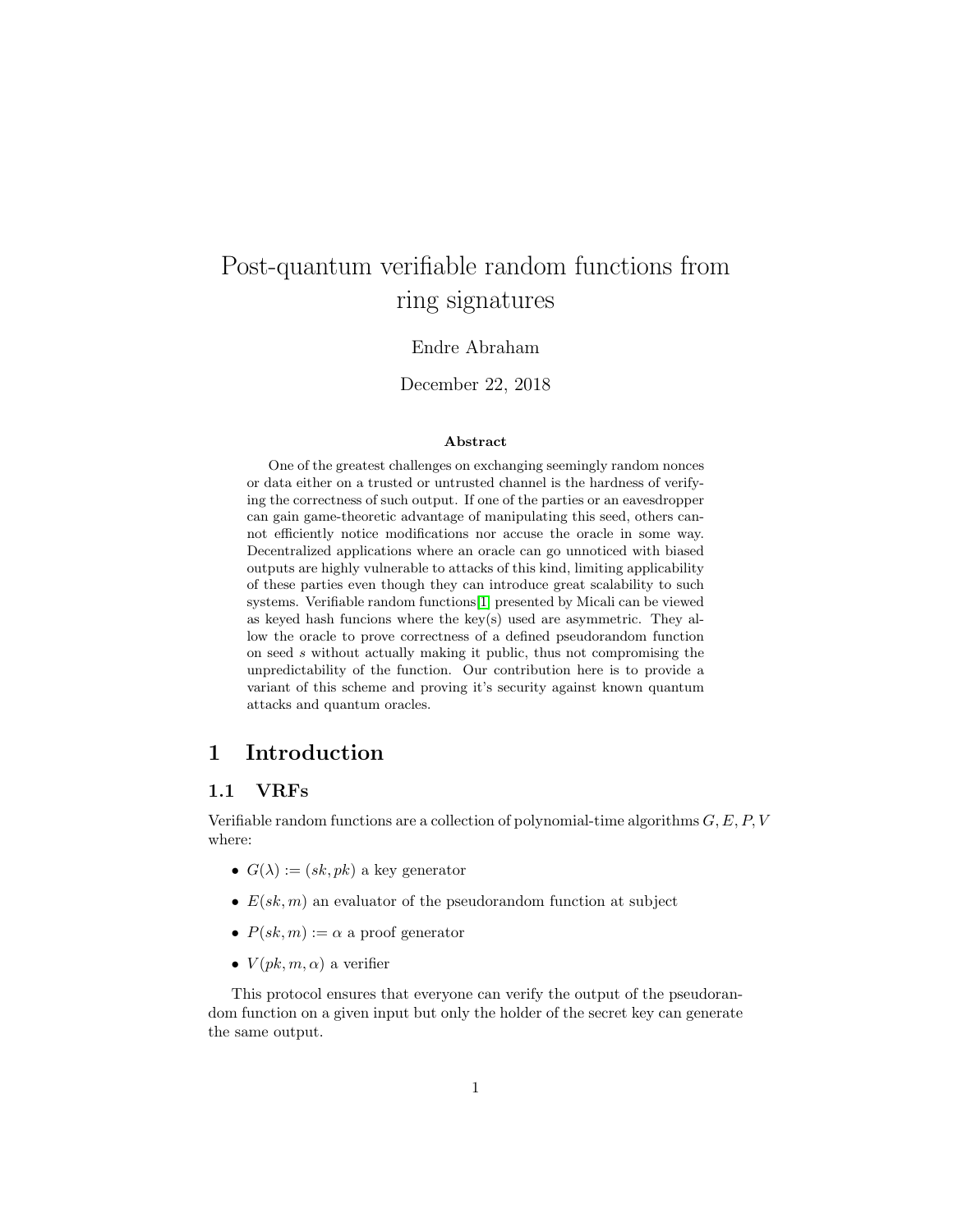#### 1.2 Primer to quantumcomputing

A quantum system A is associated to a (finite-dimensional) complex Hilbert space  $H_a$  with an inner product  $\langle \cdot | \cdot \rangle$ . The state of the system is described by a vector  $|\varphi\rangle \in H_a$  such that the Euclidean norm  $\|\varphi\rangle\| = \sqrt{\langle \varphi | \varphi \rangle}$  is 1. Given quantum systems A and B over spaces  $H_a$  and  $H_B$ , respectively, we define the joint or composite quantum system through the tensor product  $H_A \otimes H_B$ . The product state of  $|\varphi_A\rangle \in H_A$  and  $|\varphi_B\rangle \in H_B$  is denoted by  $|\varphi_A\rangle \otimes |\varphi_B\rangle$ or simply  $|\varphi_A\rangle|\varphi_B\rangle$ . An n-qubit system lives in the joint quantum system of n two-dimensional Hilbert spaces. The standard orthonormal computational basis |xi for such system is given by  $|x_1\rangle \otimes \cdots \otimes |x_n\rangle$  for  $x = x_1 \ldots x_n$ . Any (classical) bit string x is encoded into a quantum state as  $|x\rangle$  An arbitrary pure n-qubit state  $|\varphi\rangle$  can be expressed in the computational basis as  $|\varphi\rangle = \sum_{x \in \{0,1\}} \alpha_x |x\rangle$ where  $\alpha_x$  are complex amplitudes obeying  $\sum_{x \in \{0,1\}^n} |\alpha_x|^2 = 1$ .

# 2 Notation

In this paper we denote the finite field of integers modulo p with  $\mathbb{Z}_p$  where p is a prime. We use  $\mathbb{Z}_p[x]$  to denote polynomials with coefficients from this field. Let  $\Phi(x)$  be an irreducible polynomial and  $\mathbb{Z}_p[x]/\Phi(x)$  be a quotient ring with  $n$  nonzero coefficients. From now on, we assume  $n$  to be a power of 2 thus  $\Phi(x) = x^n + 1$ . We indicate uniform random sampling from a ring with  $\stackrel{\$}{\leftarrow}$  and discrete gaussian sampling with  $\stackrel{X}{\leftarrow}$ .

#### 2.1 RLWE and connection with SVP

RLWE[\[3\]](#page-6-0) is an algebraic variant of the LWE[\[4\]](#page-6-1) problem, both known to be reducible to the worst-case shortest vector lattice problem (thus implying resistance to polynomial-time quantum algorithms), with RLWE allowing much more efficient operations. The RLWE problems consist of public polynomials  $a_i(x)$  with uniform distribution, private  $b_i(x)$  and  $s(x)$  where the coefficients of all  $b_i$  and s are relative to a public agreed bound either using uniform or discrete gaussian distribution such that  $||b_i(x)||_{\infty} < b$ . We advise using the later, for it's easier to prove correctness of parameter selection with gaussian distributions. We see that if the bound is selected correctly,  $c_i(x) \approx a_i(x) \cdot s(x)$ . Using the above polynomials we construct  $c_i(x) = a_i(x) \cdot s(x) + b_i(x)$ . We call the pair  $a_i(x), c_i(x)$  a sample. The Decisional RLWE problem states that with access to many RLWE samples, it's impossible to differentiate whether a  $c_i(x)$ was constructed as above, or randomly selected from  $\mathbb{Z}_p[x]/\Phi(x)$ , except with negligible probability.

Formally,  $Pr[c(x) | q(x) \stackrel{\$}{\leftarrow} \mathbb{Z}_p[x]/\Phi(x)] < \frac{1}{2^{\lambda}}$ 

The Computational RLWE problem states that given many RLWE samples, it's impossible to find the single  $s(x)$  used in all samples, except with negligible probability.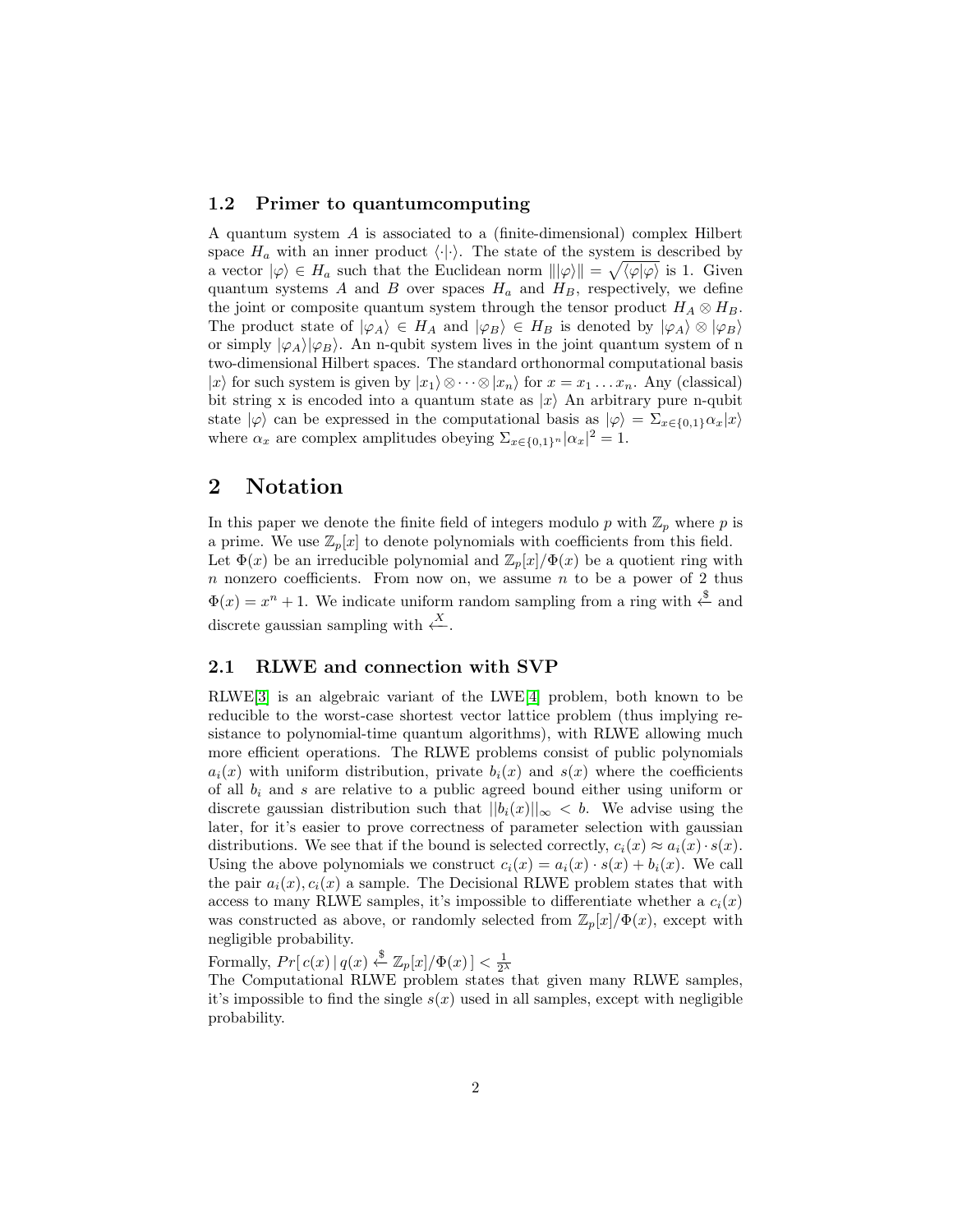Peikert showed[\[3\]](#page-6-0) that the search version is reducible to the problem of finding the approximate shortest vectors of ideal lattices in  $\mathbb{Z}_p[x]/\Phi(x)$ . We also know that at the time of writing there is no algorithm that uses the structural difference between ideal and regular lattices so for now it's safe to assume that no efficient algorithm can solve it for regular lattices either.

## 3 The Franklin-Zhang signature scheme

The starting VRF is a generalization of a ring signature scheme based on the Chaum-Pedersen proof of logarithm equalty[\[5\]](#page-6-2):

 $s = log<sub>g</sub>(h) \in \mathbb{Z}_p$  is known to the prover and  $g, h \neq 1, y = g<sup>s</sup>, y = h<sup>s</sup>$  are public inputs. Prover wants to prove that  $log_q(h) = log_m(z)$  where m is the message mapped into  $\mathbb{Z}_p$  and  $z = m^s$ .

- 1. Prover sets a nonce  $r \stackrel{\$}{\leftarrow} \in \mathbb{Z}_p$  and sends  $a = g^r, b = g^r$
- 2. Verifier sends back a challenge  $c \stackrel{\$}{\leftarrow} \in \mathbb{Z}_p$
- 3. Prover responds with  $p = r cx \mod p$
- 4. Verifier accepts the proof if  $a = g^t y_1^c$  and  $b = h^t y_2^c$

We see that this (naive) Chaum Pedersen HVZK can be transformed to a NIZK with the Fiat-Shamir heuristic<sup>[\[6\]](#page-6-3)</sup> using a pseudorandom hash of the state after step 1. Let  $H_1$  be our random oracle, a function from  $\{0,1\}^* \to \mathbb{Z}_p$ ,  $H_2$  a lenght-regular function of  $\frac{\lambda}{2}$  bit output where  $\lambda$  is the security parameter, and  $H_3$  a general purpose cryptographic hash, for eg SHA256. Let x be the input to  $H_1$ , and y be it's output. For now the only way to provide a witness for the PRF and proving it's correctness is to send x what we want to avoid. Instead we raise set h in the Chaum-Pedersen scheme to  $y^s$  where s is our private key, and apply the Fiat-Shamir transform to  $c$  with  $H_3$ . The actual output of this VRF function is the proof  $(y^s, c, p)$  and the output of  $H_2(y^s)$ . Now everyone can compute the VRF hash based on the proof only.

### 4 RLWE masking and reconcilliation

Starting with the scheme in the previous section we need to grasp the DDH assumption with RLWE as shown in [\[7\]](#page-6-4):

Let  $dbl(x):\mathbb{Z}_p\rightarrow \mathbb{Z}_{2p}; x\mapsto dbl(x)=2x-e$  where e is sampled from  $\{-1,0,1\}$ with distribution:  $p_{-1} = p_1 = \frac{1}{4}, p_0 = \frac{1}{2}$ . We will use the rounding and crossrounding functions from [\[8\]](#page-6-5):

- 1. modular rounding:  $\lfloor x \rceil_{p,2} : \mathbb{Z}_p \to \mathbb{Z}_2, x \mapsto \lfloor x \rceil_{p,2} = \lfloor \frac{p}{2} x \rceil \mod 2$
- 2. cross rounding:  $\langle x \rangle_{p,2} : \mathbb{Z}_p \to \mathbb{Z}_2, x \mapsto \langle x \rangle_{p,2} = \lfloor \frac{4}{p} x \rfloor \mod 2$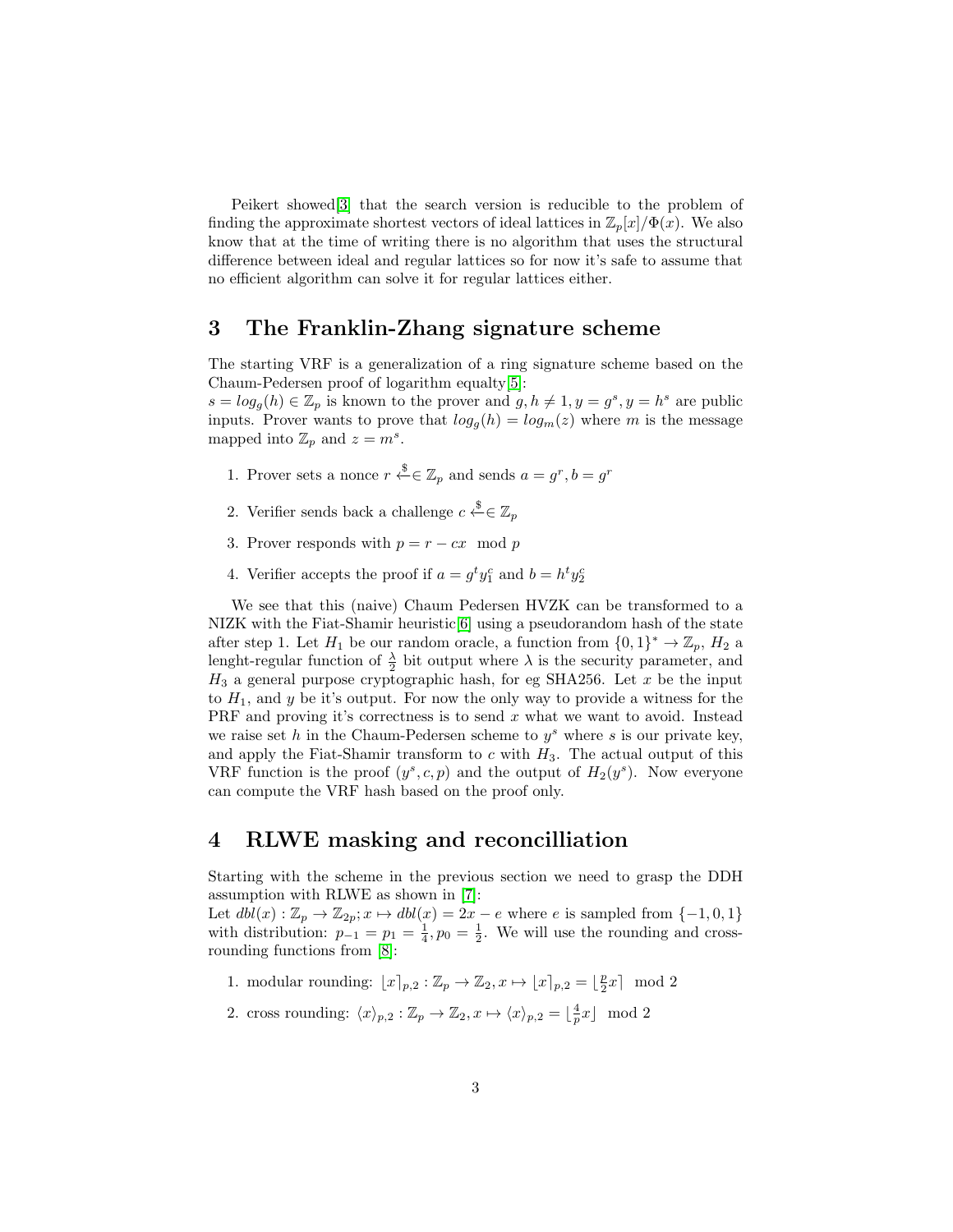It is proven that if x is uniformly random then the double rounding of  $dbl(x)$  is also uniform random[\[8\]](#page-6-5).

We also need a reconciliation function to get back  $|x|_{p,2}$  from a ring element. Let  $I_0 = \{0, 1, \ldots, \lfloor \frac{p}{2} \rfloor - 1\}, I_1 = \{-\lfloor \frac{p}{2} \rfloor, \ldots, -1\}$  and  $E = \lfloor -\frac{p}{4}, \frac{p}{4} \rfloor$ . Then  $rec: \mathbb{Z}_{2p} \times \mathbb{Z}_2$  is:

$$
rec(w, b) = \begin{cases} 0 & \text{if } w \in I_b + E \mod 2p \\ 1 & \text{otherwise} \end{cases}
$$

Given  $a \stackrel{\$}{\leftarrow} \mathbb{Z}_p[x]/\Phi(x)$ ,  $s_1$ ,  $s_2$ ,  $e_1$ ,  $e_2$ ,  $e_3 \stackrel{X}{\leftarrow} \mathbb{Z}_p[x]/\Phi(x)$ ,  $b_1 = as_1 + e_1$ ,  $b_2 = as_2 + e_2, v = \frac{dbl(b_1s_2 + e_3)}{c}$ ,  $c = \langle v \rangle_{2p,2}, k_1 = \lfloor v \rceil_{2p,2}$  and  $k_2 \stackrel{\$}{\leftarrow} \{0,1\}^n$ , a probabilistic polynomial adversary  $A$  has negligible advantage differentiating  $k_1$  from  $k_2$  with access to RLWE samples:

 $Adv(\mathcal{A}) = | Pr(\mathcal{A}(a, b_1, b_2, c, k_1) = 1) - Pr(\mathcal{A}(a, b_1, b_2, c, k_2) = 1 | < \frac{1}{2} + \frac{1}{\lambda})$ We see that if  $v = w + e \in \mathbb{Z}_p | 2e \pm 1 \in E$  then  $rec(2w, \langle v \rangle_{2p,2}) = \overline{v} \overline{z}_{2p,2}$  Cancelling out error coefficients in a polynomial is done with repeated reconcillation on all coefficients.

# 5 Quantum random oracles

Proving correctness of a traditional random oracle against quantum adversaries is much harder then replacing our trapdoors with a quantum-resistant variant. For example traditional RO security is relying on the fact that the adversary gets the same output for a query with the exact same input, thus with forcing polynomially many k random queries in our protocol our adversary have  $\frac{1}{k}$ chance of forging. This is however not the case with quantum oracles where the adversary can input polynomially many (quantum)states into our oracle with one query.

One way of proving security in the quantum oracle model happens with reducing a classical RO scheme to a so-called history-free version[\[9\]](#page-6-6).

A signature scheme with access to a classical oracle  $Q_c$  is history free if one can prove it's classical RO security with the following 5 algorithms:

- 1.  $GEN(x) \rightarrow (pk, z)$ : on a problem instance x returns a public key pk and a private state z
- 2. INST(pk) outputs an instance x such that  $GEN(x) = (pk, z)$
- 3.  $RAND(r, z)$  used every time when the adversary queries  $Q_c(r)$
- 4.  $SIGN(m, z)$  used when the adversary ask for signature on pk, m
- 5.  $FINISH(m, \sigma, z)$  used on forgery candidate input  $(m, \sigma)$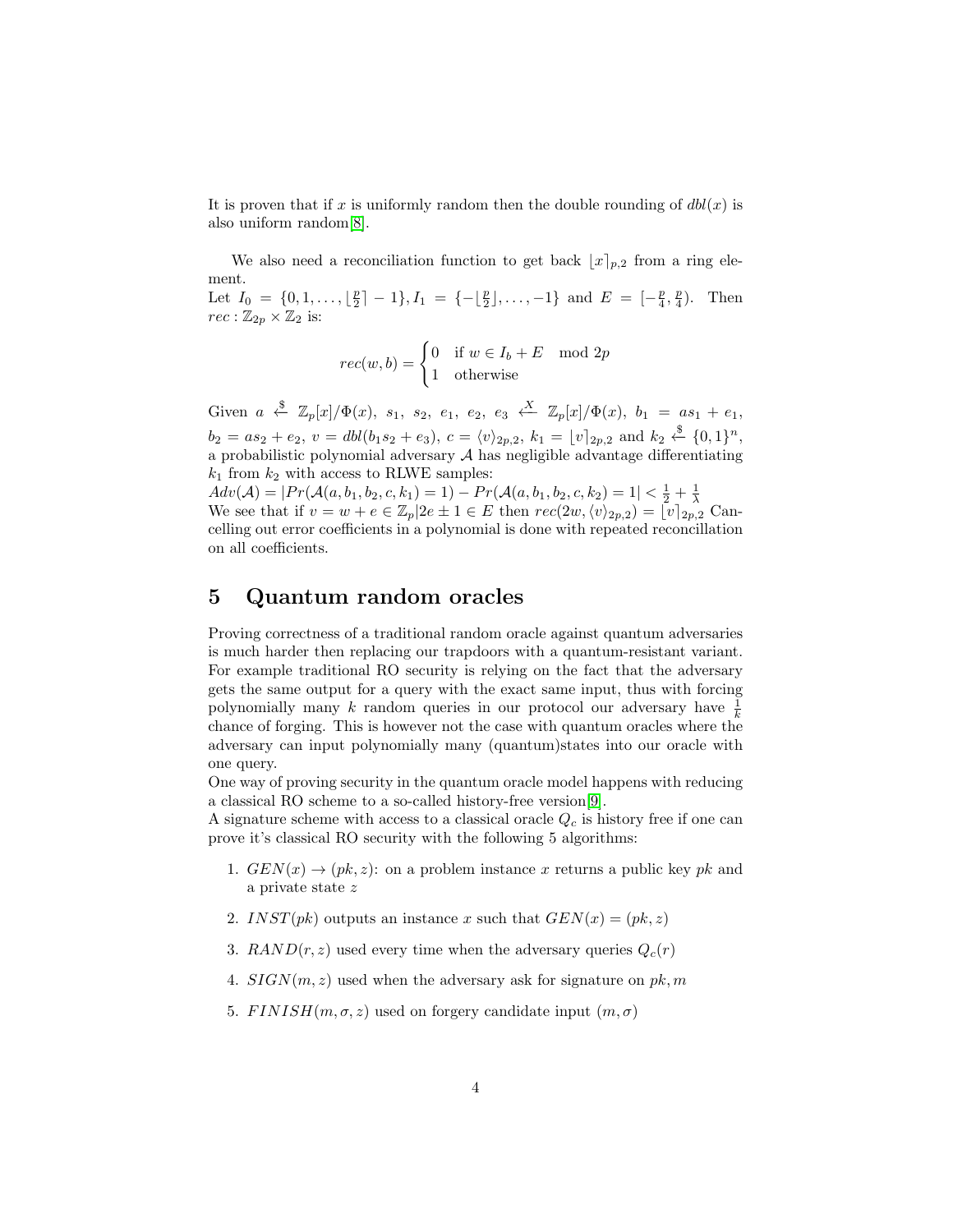We see that shortly a history-free design "forgets" our previous queries to the oracle by using an instance-specific private quantum state z and appends it everywhere we need to model security with a classical oracle.

### 6 Our scheme

#### 6.1 Prover side

With all the tools ready, we now present our post-quantum VRF. Prover has access to  $H_1, H_2, H_3, s, a(x), b_i(x)$  as defined above and wants to prove that  $y = H_1(\alpha)$  is correct without distributing  $\alpha$ . First it obtains  $h =$  $H_1(\alpha)$ . Then it maps h into  $h(x) \in \mathbb{Z}_p[x]/\Phi(x)$  and masks it with  $\gamma = h(x)$ .  $s(x) + b(x)$ . It's trivial that  $H_1$  should be pseudorandom for here we differ from the initial sampling requirement of RLWE. Next it selects  $k \stackrel{\$}{\leftarrow} \mathbb{Z}_p[x]/\Phi(x)$  and compute  $c = H_3(a(x), h, a(x) \cdot s(x) + b_1(x), \gamma, a(x) \cdot k(x) + b_2(x), h(x) \cdot k(x) + b_3(x)).$ To let the verifiers recover  $a(x) \cdot k(x)$  and  $h(x) \cdot k(x)$  we provide the rounding informations needed for the reconcilliation:

1.  $r_1(x) = k(x) - (a(x) \cdot s(x) \cdot c(x) + b_1(x))$ 

$$
2. r_2(x) = \langle \text{dbl}(a(x) \cdot k(x) + b_2(x)) \rangle_{2p,2}
$$

3. 
$$
r_3(x) = \langle \text{dbl}(h(x) \cdot k(x) + b_3(x)) \rangle_{2p,2}
$$

Finally, it sends  $\pi = (\gamma, c, r_1, r_2, r_3, H_2(\gamma))$  to the verifier

#### 6.2 Verifier side

On the verifier end we have the prover's public key  $pk = (a(x) \cdot s(x) + b(x)),$  $\alpha$  and  $\pi$  from above. First we compute the output of  $H_1$  same as the prover:  $h = H_1(\alpha)$  and maps it into our ring.

Then we recover informations masked by the  $k$  nonce polynomial as:

 $u = r_1 \cdot \sum_{i=1}^n rec(2pk \cdot c(x), r_2)x^i.$  $v = r_1 \cdot \sum_{i=1}^{n} rec(2h(x) \cdot c(x), r_3) x^i$ 

We see that if everything went correctly the verifiers  $u$  and  $v$  should equal to the prover's  $a(x) \cdot k(x) + b_2(x)$  and  $h(x) \cdot k(x) + b_3(x)$  respectively since the coefficient-wise reconcilliation should cancel out the errors.

Then the verifier accepts the proof if  $c = H_3(a(x), h, pk, \gamma, u, v)$  and  $H_2(\gamma)$  is the same provided in  $\pi$ .

#### 6.3 History-free reduction

In the reduction we use two definitions, Full Domain Hashes and Preimage Sampleable Functions. More precisely we instantiate a FDH using a PSF as seen in [\[10\]](#page-6-7).

PSFs are efficiently computable functions  $f : X \to Y$  where the pair  $x, y = f(x)$ has the same joint distribution regarding a negligible error e, and given y one can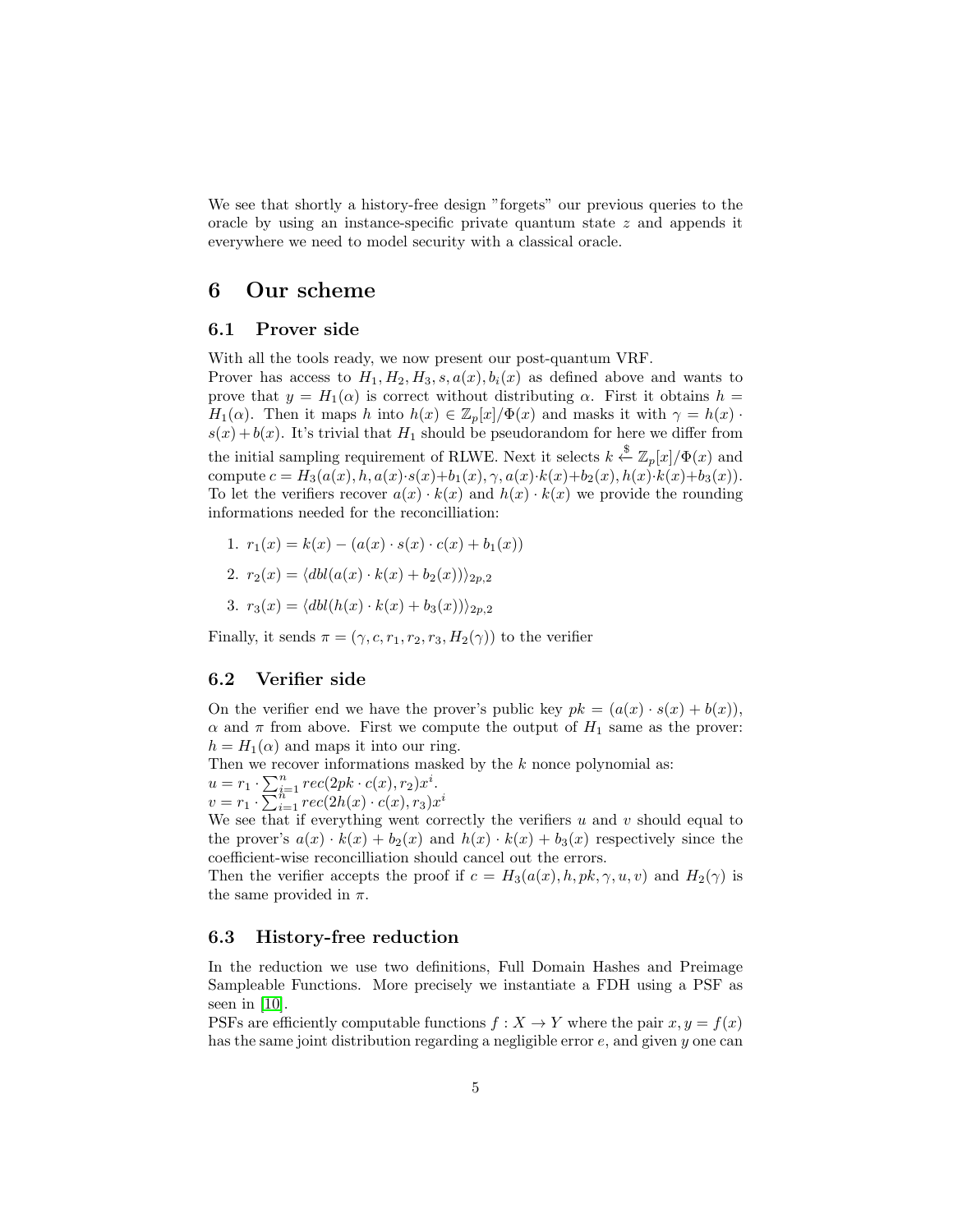sample x using  $f^{-1}$ . Note that this is contradictory one-wayness and collision resistance!

Full domain hashes: Let  $G, f, f^{-1}$  be a trapdoor permutation and O a surjective hash into  $f$ . An FDH is a scheme where signature of  $m$  using secret key sk and O is defined as  $f^{-1}(sk, O(m))$  and verification of  $pk, m, r$  (where r is a public coin) is true if and only if  $O(m) = f(pk, r)$ .

To achieve a history-free reduction we instantiate a FDH-PSF using the strategy seen in section 5.

- 1.  $pk := a(x) \cdot s(x) + b(x)$
- 2.  $r \stackrel{X}{\longleftarrow} \mathbb{Z}_p[x]/\Phi(x)$
- 3.  $GEN(pk) := (pk, pk)$
- 4. INSTANCE $(pk) := pk$
- 5. On an adversarial query for  $O(r)$ ,  $RAND(r, pk) := f(pk, Sample(1^n; O(r)))$
- 6.  $SIGN(sk, m) := Sample(1^n; O(m))$
- 7.  $FINISH^{O} * (m, pk, r) := (Sample(1<sup>n</sup>; O(m)), r)$

Proof of history-free security of this scheme is in [\[10\]](#page-6-7)

## 7 Conclusion

We showed how to transform a linkable ring signature scheme into a verifiable random function using RLWE and proved it's security against quantum oracles with the assumptions that history-free reductions are generally safe. Our scheme can be used to detect adversarial behaviour of trusted parties, what can be useful in mixnets and distributed networks. It's trivial to see how this scheme can be transformed to a designated verifier setup since the reconcilliation functions is originally used in key-exchange protocols. An open question about this construction is whether it's possible to make a history-free reduction on top of other existing error-cancellations methods of RLWE polynomials, and whether it undermines current usecases (for e.g. designated verifiers) or scalability.

### References

- <span id="page-5-0"></span>[1] S. Micali, S. Vadhan, and M. Rabin, "Verifiable random functions," in Proceedings of the 40th Annual Symposium on Foundations of Computer Science, FOCS '99, (Washington, DC, USA), pp. 120–, IEEE Computer Society, 1999.
- [2] M. Franklin and H. Zhang, "Unique ring signatures: A practical construction," in Financial Cryptography and Data Security (A.-R. Sadeghi, ed.), (Berlin, Heidelberg), pp. 162–170, Springer Berlin Heidelberg, 2013.